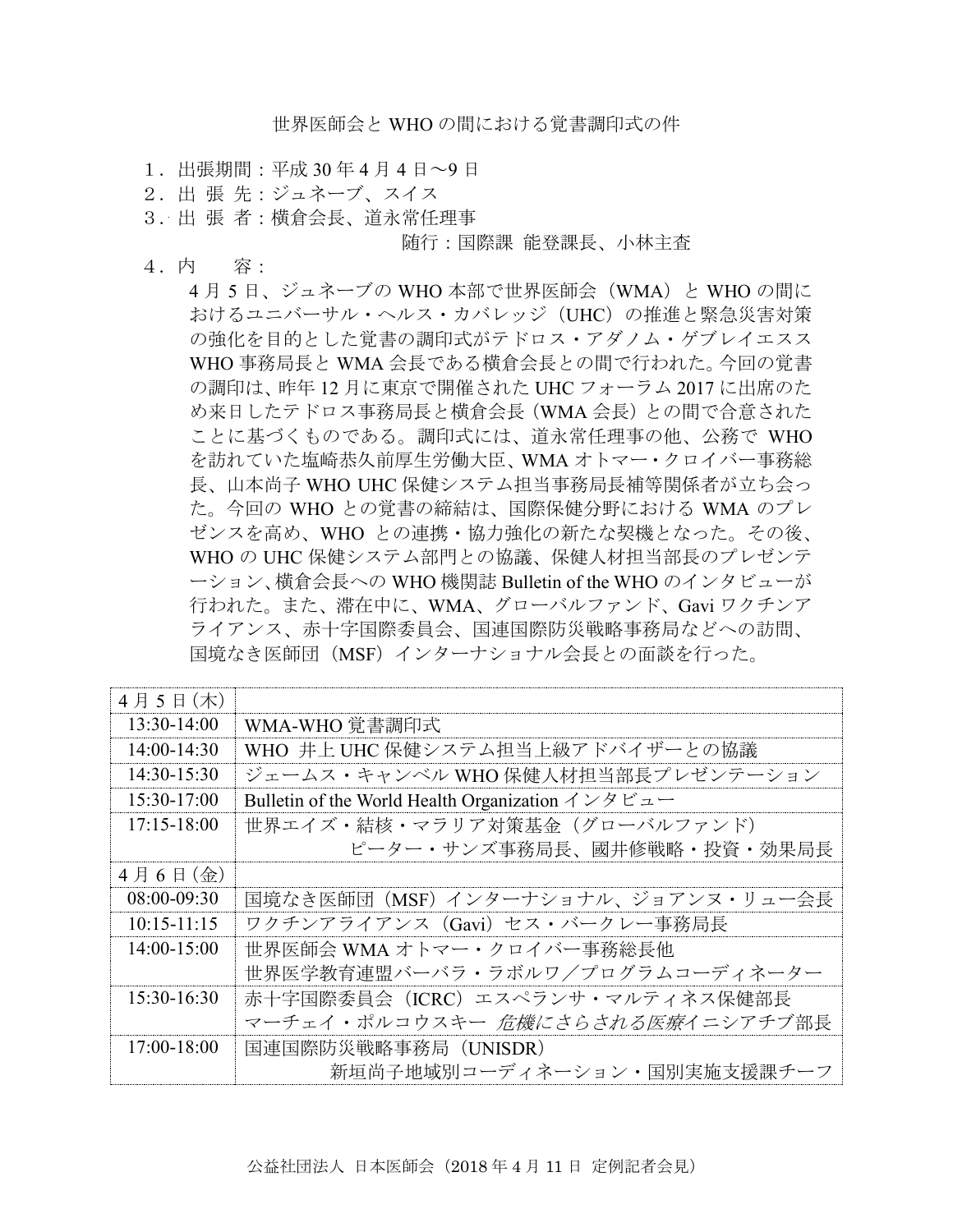

公益社団法人 日本医師会(2018 年 4 月 11 日 定例記者会見)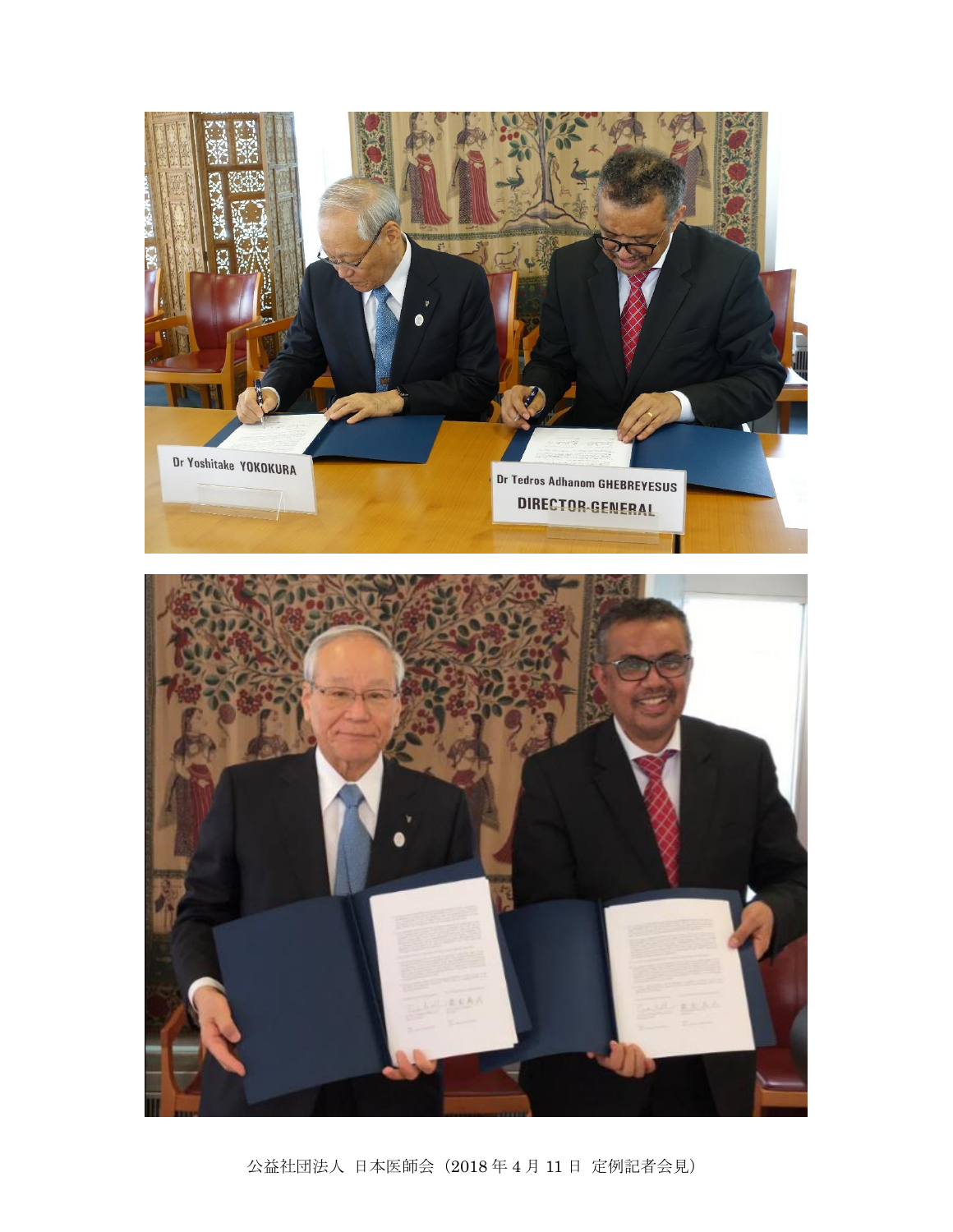

## **MEMORANDUM OF UNDERSTANDING**

### **Between**

### The World Health Organization (WHO)

And

## The World Medical Association Inc. (WMA)

## **Background**

- 1. The World Health Organization, the United Nations agency for health, is the directing and coordinating authority on international health work, and responsible for providing leadership on global health matters, shaping the health research agenda, setting norms and standards, articulating evidence-based policy options, providing technical support to countries, and monitoring and assessing health trends.
- 2. The World Medical Association Inc. is a non-governmental organization representing physicians. It was founded on 17 September 1947 with the mission to serve humanity by endeavouring to achieve the highest international standards in Medical Education. Medical Science, Medical Art and Medical Ethics, and Health Care for all people in the world. The WMA is an independent confederation of free professional associations currently with 114 national and territorial medical associations members.
- 3. WHO and WMA have a long-standing history of collaboration. WMA is a Non-State actor in official relations with WHO.
- 4. This Memorandum of Understanding (MOU) aims to reaffirm and consolidate the broad cooperation between WHO and WMA and to foster understanding on topics of common interest, including on the development, improvement and protection of health, and action on the social determinants of health. The achievement of Universal Health Coverage (UHC) and the improvement of emergency preparedness represent cornerstones of WHO's 13<sup>th</sup> General Programme of Work and constitute common priority goals to both WHO and WMA. Within this overarching goal, WHO and WMA recognize the critical importance of human resources for health.

### Areas of collaboration

- 5. WHO and WMA intend where possible and appropriate to collaborate in the following areas:
	- a) The realization of Universal Health Coverage for All, with special focus on the role of physicians and their professional organizations, facilitating understanding of the concept and proactive participation.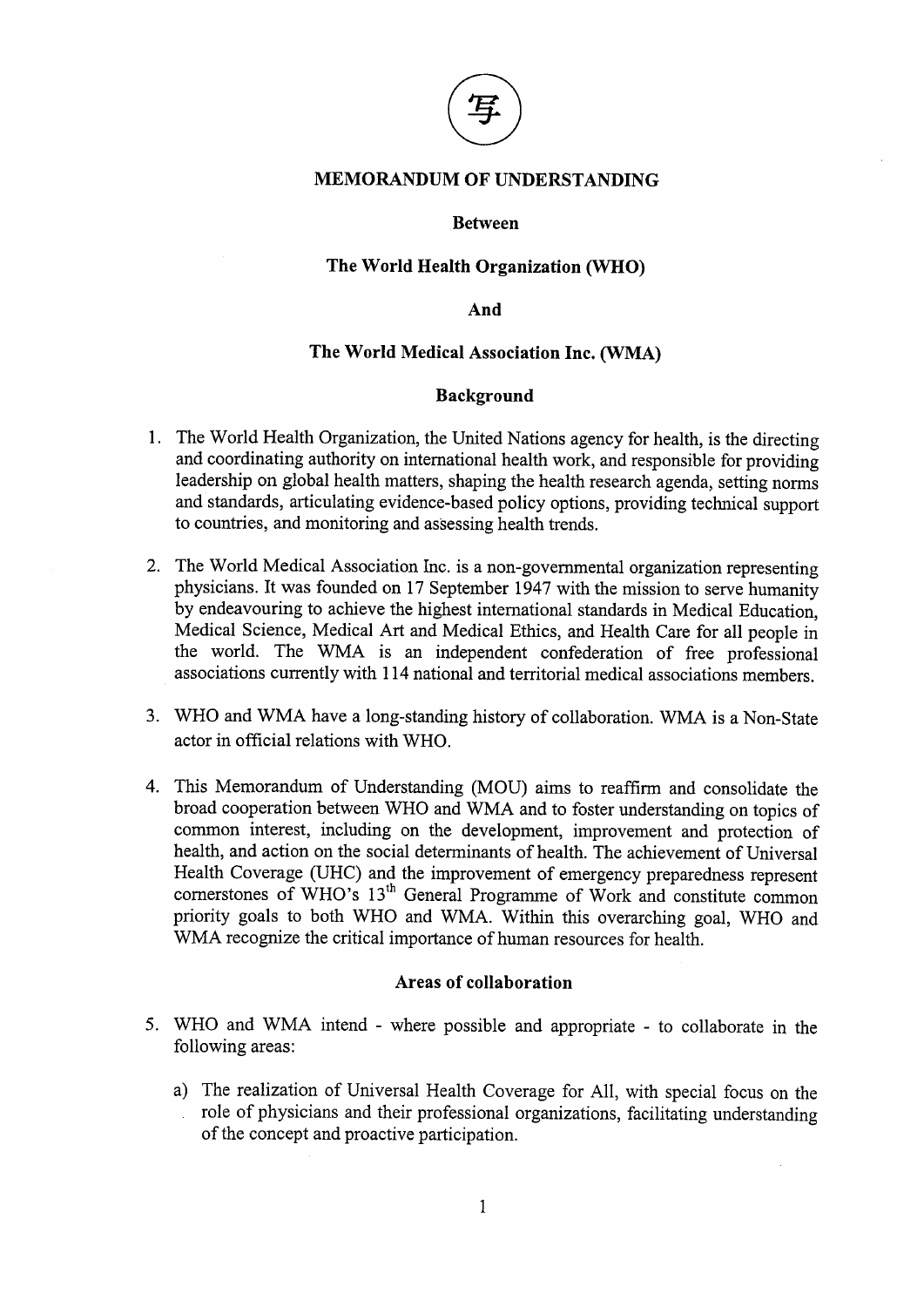- b) Strengthening education, employment and management of health workers. The WHO Global Strategy on Human Resources for Health: Workforce 2030, the recommendations of the UN High Level Commission on Health Employment and Economic Growth and the Working for Health five-year action plan provide the overarching policy and strategic framework at international level for collaboration on human resources for health issues.
- c) Promoting actively health-related human rights and to ensuring the full respect of medical ethics for all people worldwide, including support for the implementation of the Joint UN Statement on Eliminating Discrimination in Health Care Settings by taking action on the Social Determinants of Health.
- d) Strengthening and developing systems of emergency and disaster preparedness on the national and international level with specific focus on the role of physicians and their professional organizations.
- 6. To operationalize cooperation on these areas, WHO and WMA may agree, where appropriate and in relation to areas of joint interest, to establish specific collaborative activities, including participation in technical meetings, activities and processes at national, regional and global levels, as to be decided by the participants.

### **General provisions**

- 7. Any collaborative activity as outlined above will be subject to the availability of sufficient financial and human resources for that purpose, as well as each party's programme of work, priority activities, internal rules, regulations, policies, administrative procedures and practices. Each collaborative activity will thus be established on a case-by case-basis, subject to a separate exchange of letters.
- 8. Each party will nominate a focal point to facilitate coordination between WHO and WMA in respect of any matters arising from this MOU.
- 9. Each party will be solely responsible for the manner in which it carries out its part of the collaborative activities under this MOU and/or any subsequent exchange of letters. Thus, neither party will be responsible for any loss, accident, damage or injury suffered or caused by the other party, or that other party's staff or sub-contractors, in connection with, or as a result of, the collaboration under this MOU and/or any subsequent exchange of letters.
- 10. Neither party will, in any statement or material of a promotional nature, refer to the relationship of the participants under this MOU and/or any subsequent exchange of letters, or otherwise use the other party's name, acronym and/or emblem, without the prior written consent of that other party.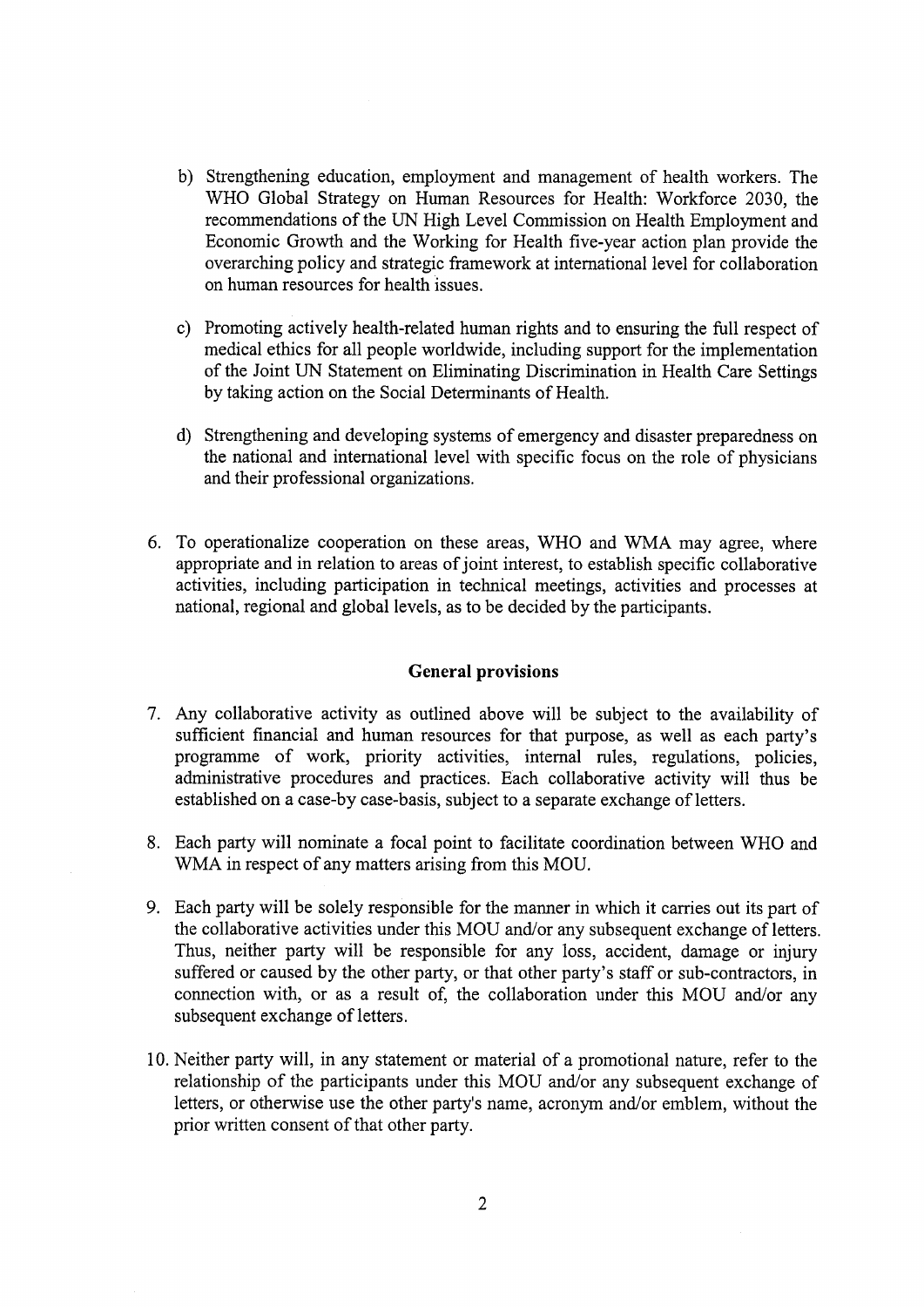- 11. For the purposes of this MOU and any subsequent exchange of letters, each party is an independent contractor and not the joint venturer, agent or employee of the other party. Neither party will have the authority to make any statements, representations, or commitments of any kind, or to take any action which will be binding on the other party, except as may be explicitly authorized in writing by the other party.
- 12. The cooperation outlined in this MOU will be reviewed every two years from its date of last signature until such time as this MOU is terminated. This MOU may be terminated by either party at any time and for any reason, subject to 3 months advance written notice to the other party. Notwithstanding the foregoing, any termination of this MOU will be without prejudice to: (i) the orderly completion of any ongoing collaborative activity; and (ii) any other rights and obligations of the participants accrued prior to the date of termination of this MOU and/or any subsequent exchange of letters or agreement.
- 13. This MOU may only be amended in writing by mutual consent of the parties.
- 14. Any dispute relating to the interpretation or execution of this MOU and/or of any subsequent exchange of letters or agreement will, unless amicably settled, be subject to conciliation. In the event of failure of the latter, the dispute will be settled by arbitration. The arbitration will be conducted in accordance with the modalities to be agreed upon by the participants, or in the absence of agreement, in accordance with the rules of arbitration of the International Chamber of Commerce. The participants will accept the arbitral award as final.
- 15. Nothing contained herein will be deemed to constitute a waiver of any of the privileges and immunities enjoyed by WHO and/or as submitting WHO to any national court jurisdiction.

For the World Health Organization

Dr Tedros Adhanom Ghebreyesus Director General

Date: 5 APRIL 2018 Place: Geneva, Switzerland For the World Medical Association Inc.

Dr Yoshitake Yokokura President

Date: 5 APRIL 2018 Place: Geneva, Switzerland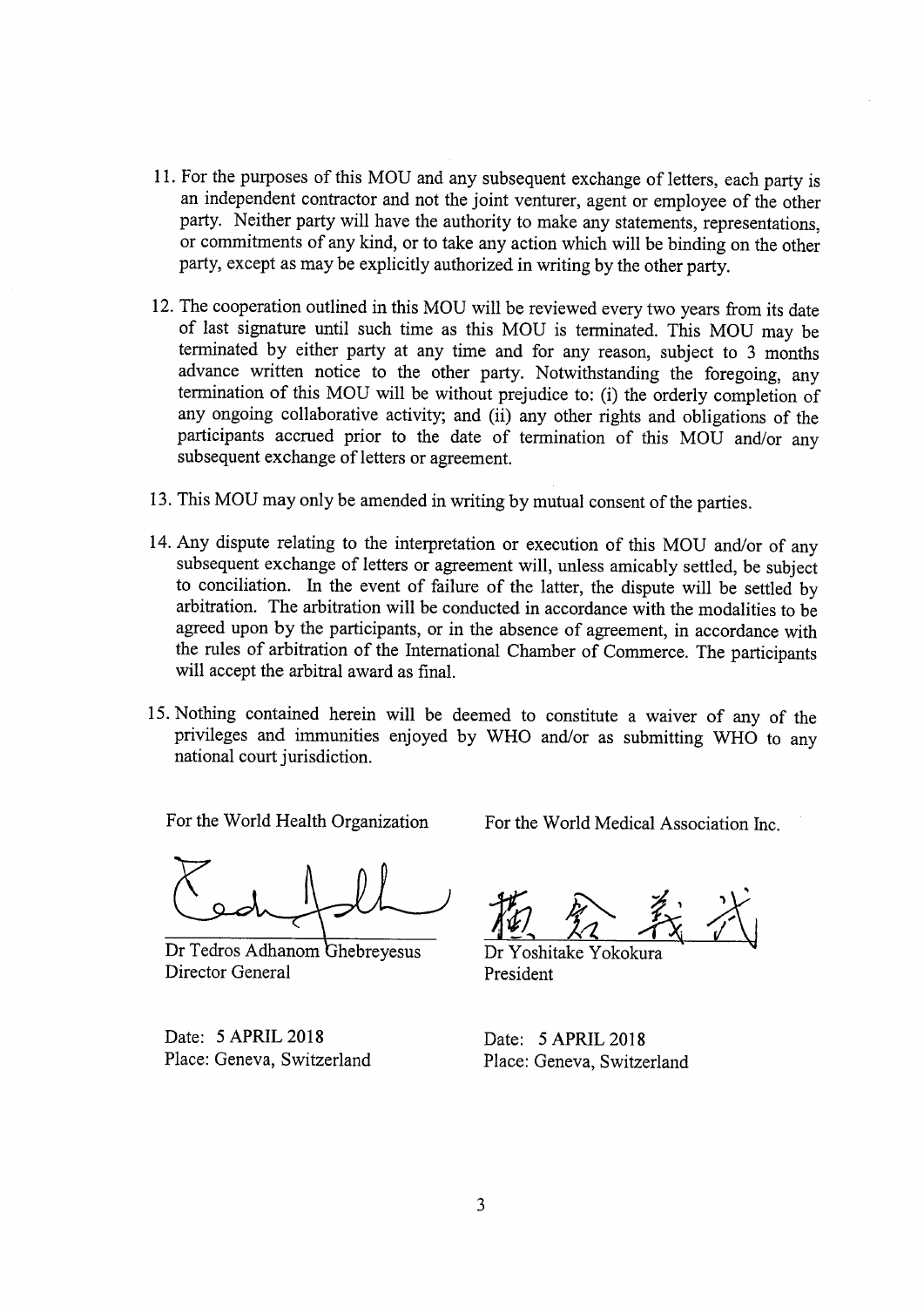# 世界保健機関(**WHO**)と世界医師会(**WMA**)

# の間における

## 覚 書

### 背 景

- 1. 保健を担当する国連の機関である世界保健機関(WHO)は、国際保健業務の指 揮・調整機関であり、世界の健康問題の指導、医療に関わる研究課題の作成、 規範と基準の設定、エビデンスに基づく政策オプションの明確化、各国への技 術サポートの提供し、および健康動向の監視、評価などを職務としている。
- 2. 世界医師会(WMA)は、医師を代表する非政府組織である。1947 年9 月17 日 に設立され、世界のすべての人々の医学教育、医学、医術と医療倫理、ヘルス ケアにおける最も高い国際水準の達成に努め、人類に奉仕することを使命とし ている。WMA は現在、114 の国および領域の医師会を擁する自由な専門家団 体の独立した連合である。
- 3. WHO とWMA は長年の間協力してきた。WMA は、WHO と公式関係にある 非国家の活動主体である。
- 4. この覚書 (MOU) は、WHO とWMA の広範な協力を再確認、強化し、健康の 促進、改善および保護、健康の社会的決定要因に対する行動を含む共通の関心 ある課題に関する理解を促進することを目的とする。ユニバーサル・ヘルス・ カバレッジ(UHC)の達成と緊急時態勢の改善は、WHO の第13 次一般計画の 基礎となり、WHO とWMA の共通の優先目標となっている。この重要な目標 の中で、WHOとWMA は健康のための人的資源の重要性の大きさを認識してい る。

### 協力分野

- 5. WHO とWMA は、可能で必要な限り、次の分野で協力するつもりである。
- a) 概念の理解と積極的な参加を促進し、医師とその専門組織の役割に重点を置い て、すべての人々に対するユニバーサル・ヘルス・カバレッジを実現する。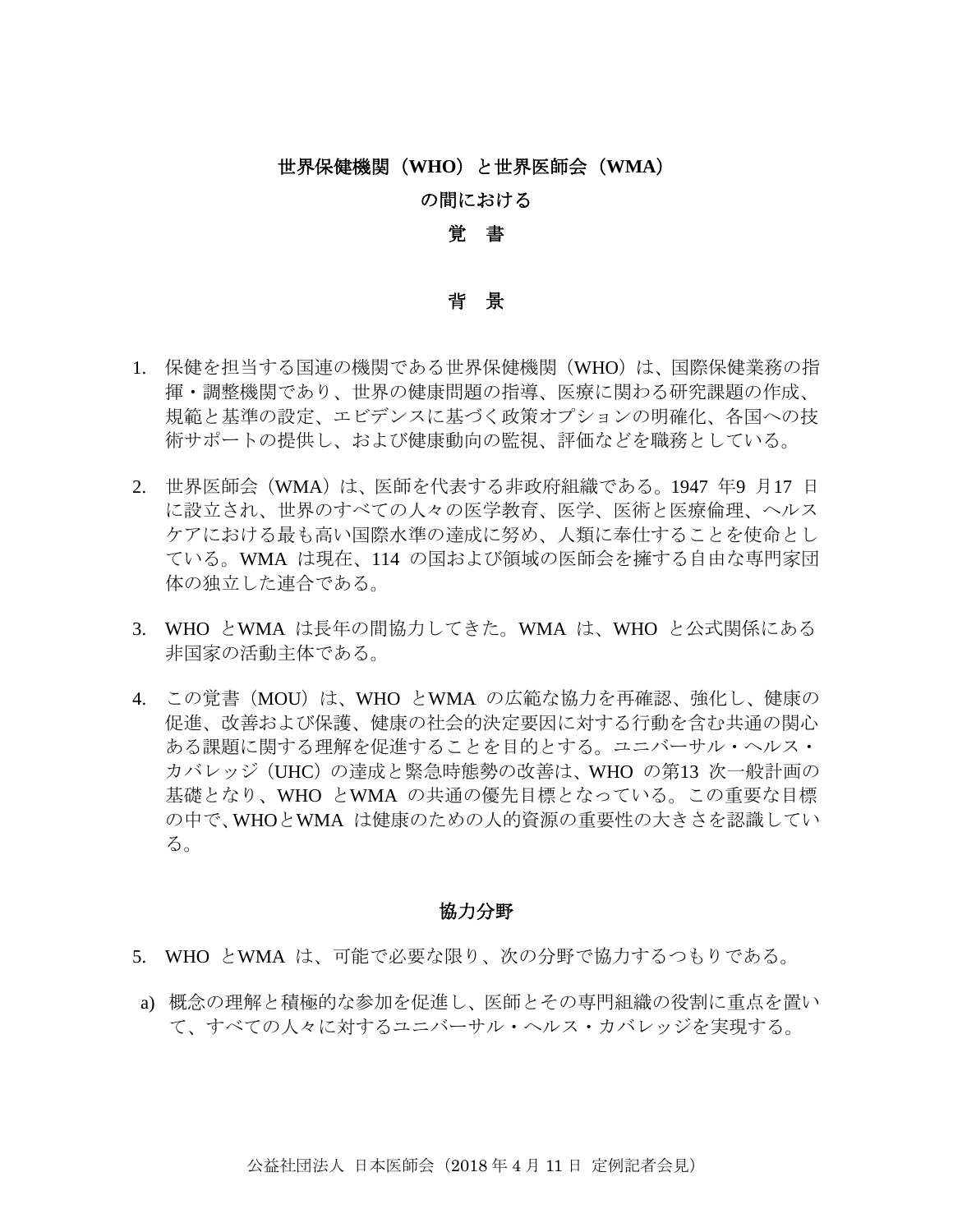- b) 保健医療従事者の教育、雇用および管理の強化。保健人材に関するWHO グロ ーバル戦略:人材2030、保健関連の雇用と経済成長に関する国連ハイレベル委 員会および保健活動5カ年行動計画の提言は、保健問題のための人材協力の国 際レベルでの包括的な政策と戦略的枠組みを提供している。
- c) 健康の社会的決定要因に基づく行動を通じて、健康関連の人権を積極的に推進 し、医療保健分野での差別撤廃に関する国連共同声明の実施を支援しつつ世界 中のすべての人々が医の倫理を十分に尊重することを保証すること。
- d) 医師およびその専門機関の役割に重点を置いて、国内および国際レベルでの緊 急災害対策準備システムを強化し発展させること。
- 6. WHO とWMA は、これらの分野における協力を実現するために、必要であれ ば共同関心分野に関して、国家、地域および世界レベルでの専門会議、活動お よびプロセスへの参加を含む特定の協同活動を確立することに参加者の決定に 基づき合意することができる。

#### 一般事項

- 7. 上記の協同活動は、その目的のための十分な財政的及び人的資源の確保、同時 に各当事者の活動、優先活動、内部規則、規制、方針、行政手続および実践に わたる計画の有無を前提とすることになる。したがって、各協力作業は、別途 行われる書簡の交換を条件として、ケースバイケースで決められる。
- 8. 各当事者は、このMOU から生じる事項に関して、WHO とWMA との調整を 促進するための中心課題を指定する。
- 9. 各当事者は、このMOU の下での共同活動の一部の実施の方法および/またはそ の後の書簡の交換について、単独で責任を負う。従って、当事者は、このMOU またはその後の交換書簡の下での共同作業に関連して、または結果として、相 手方または他の当事者のスタッフまたは下請け業者によって被った損失、事故、 損害または傷害について責任を負うことはない。
- 10. いずれの当事者も、事前の相手方の同意なしに、宣伝目的の声明または資料に おいて、このMOU に基づく参加者の関係および/またはその後の書簡の交換に は言及しないか、または他者の名前、略字および/またはエンブレムを使用しな い。